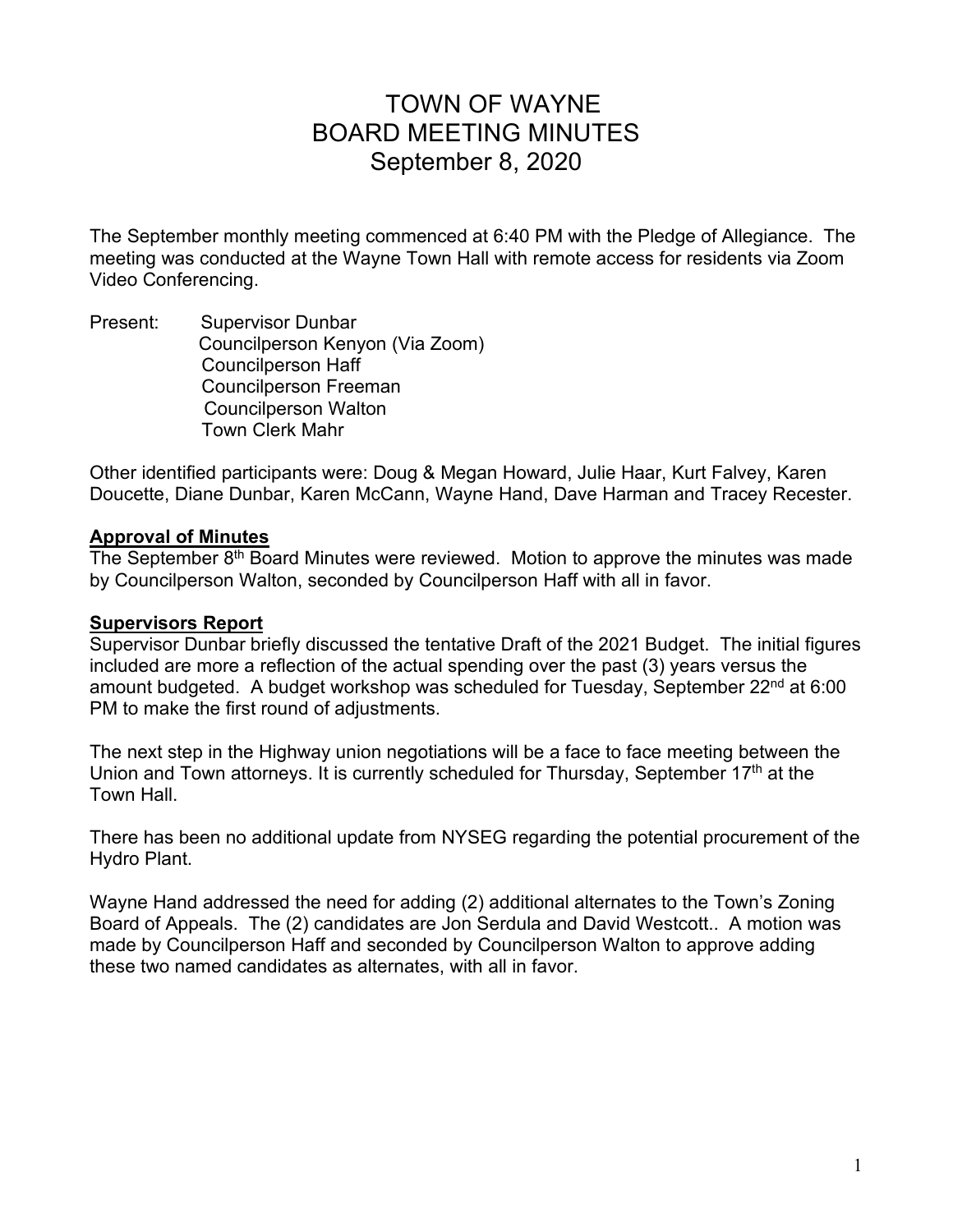Budget Modification resolution No.8 was presented as follows:

Debiting A599 Appropriated Fund Balance \$5,419.20

Crediting the following:

| A1410.47 Advertising         | \$48.12    |
|------------------------------|------------|
| A3510.2 Dog Admin. Support   | \$405.00   |
| A3510.48 Dog Contractual     | \$200.00   |
| A1420.4 Attorney             | \$4,322.00 |
| A1620.42 Contractual/Barn    | \$454.15   |
| A5010.47 Highway Advertising | \$3.30     |

A motion to approve the budget modification was made by Councilperson Haff and seconded by Councilperson Freeman with the voting as follows:

| <b>Councilperson Kenyon</b>      | <b>Yes</b> |
|----------------------------------|------------|
| <b>Councilperson Haff</b>        | Yes        |
| <b>Councilperson Freeman Yes</b> |            |
| <b>Councilperson Walton</b>      | Yes        |
| <b>Supervisor Dunbar</b>         | Yes        |

The Supervisor's Report was reviewed. Councilperson Haff asked for more detail on the expenses charged to the Assessor re-evaluation contingency and Attorney fees line items. Supervisor Dunbar to review and report at next board meeting. With these open questions the Supervisor's Report no motion was made to approve the report.

#### **Clerks Report**

The Clerk's monthly report for August was presented with minimal discussion. Clerk Mahr discussed briefly the retirement of Bob Canfield as Cemetery administrator and the need to replace him. Motion to approve the Clerk's Report was made by Councilperson Haff and seconded by Councilperson Freeman with all in favor.

Abstract 9 Vouchers submitted were broken down by:

| • General Account | <b>Vouchers 183 - 200</b> | \$6,582.20 |
|-------------------|---------------------------|------------|
| • Highway Account | Vouchers 91 - 102         | \$9,383.15 |

Councilperson Haff made a motion to approve the vouchers, seconded by Councilperson Freeman with all in favor.

#### **Justice Report**

Monthly report was reviewed with no discussion

#### **Assessor**

No report.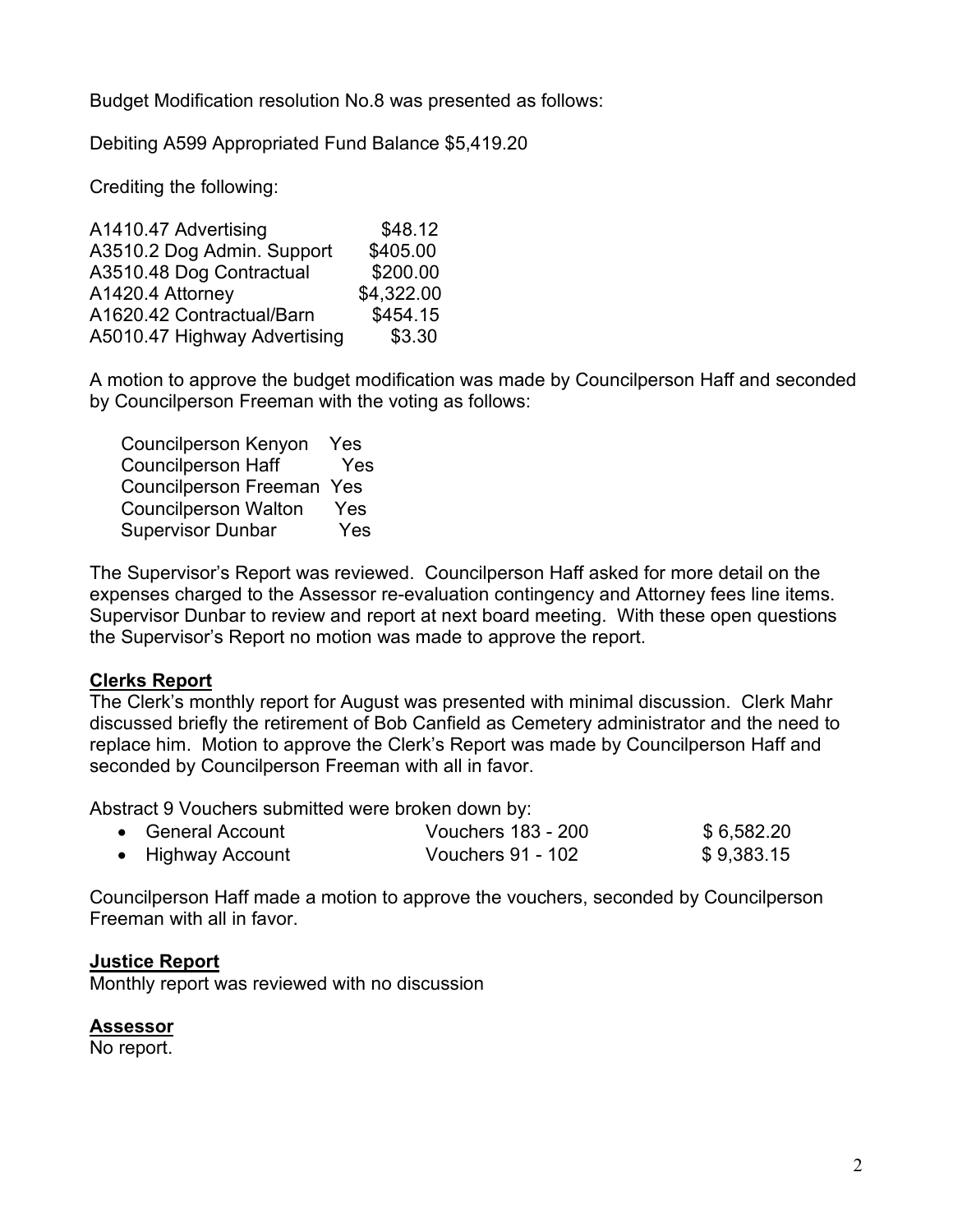## **Highway Superintendent Report**

Highway Superintendent Doug Howard discussed journal activities for the month of August. Activities included installing multiple driveway pipes and roadside mowing. 602.4 gallons of fuel was used. The oil and stone work on multiple Town roads will begin on September 22<sup>nd</sup>. Superintendent Howard stated that there are still issues at Compost site with construction debris being left on the premises.

In addition, the procedures for the Town Clean-Up, scheduled for Saturday September 19th were discussed. Fees will be put in place this year for tires, appliances and electronics. The post cards have been sent out to all Town residents and non-resident tax payers describing the rules for the clean-up and limiting number of trips to (3). Extra cards will be provided for taxpayers who did not receive their card in the mail and for people who are full time renters. Board members were asked to consider assisting on the day of the event.

## **Code & Zoning Officer**

Review of monthly report was presented. Councilperson Freeman reviewed the request in Code Enforcement Officer's (CEO) report for an update on local law property maintenance. Supervisor Dunbar stated he would discuss with CEO Harrop.

The Zoning Board and Planning Board Meeting minutes for August are still in draft mode.

## **Watershed**

The monthly report for August was reviewed. Supervisor Dunbar questioned why a Town the size of Wayne is leading all the other Towns in inspections. Supervisor Dunbar also gave an update on the most recent projects KWIC and KLOC are working on.

# **Dog Control Officer**

The monthly license report was reviewed with no discussion. DCO Howard stated the Dog Laws still need to be completed. Supervisor Dunbar said the laws have been sent to Harter Secrest for review. The shelter has received a verbal pass for an unannounced inspection by the State. DCO Howard is waiting for the written pass.

## **History**

No monthly report. The group is starting back-up and plans to submit something in October.

## **Web Statistics**

Review of monthly report was presented with no discussion.

## **New Business**

Supervisor Dunbar stated that Horvath has completed its installation of the cell tower. The service providers now need to install their hook-ups.

# **Public Comments**

Ms. Tracey Register voiced a number of concerns regarding the potential costs to the Town if the NYSEG hydro plant project proceeds, and on the lack of cell and internet service in her area.